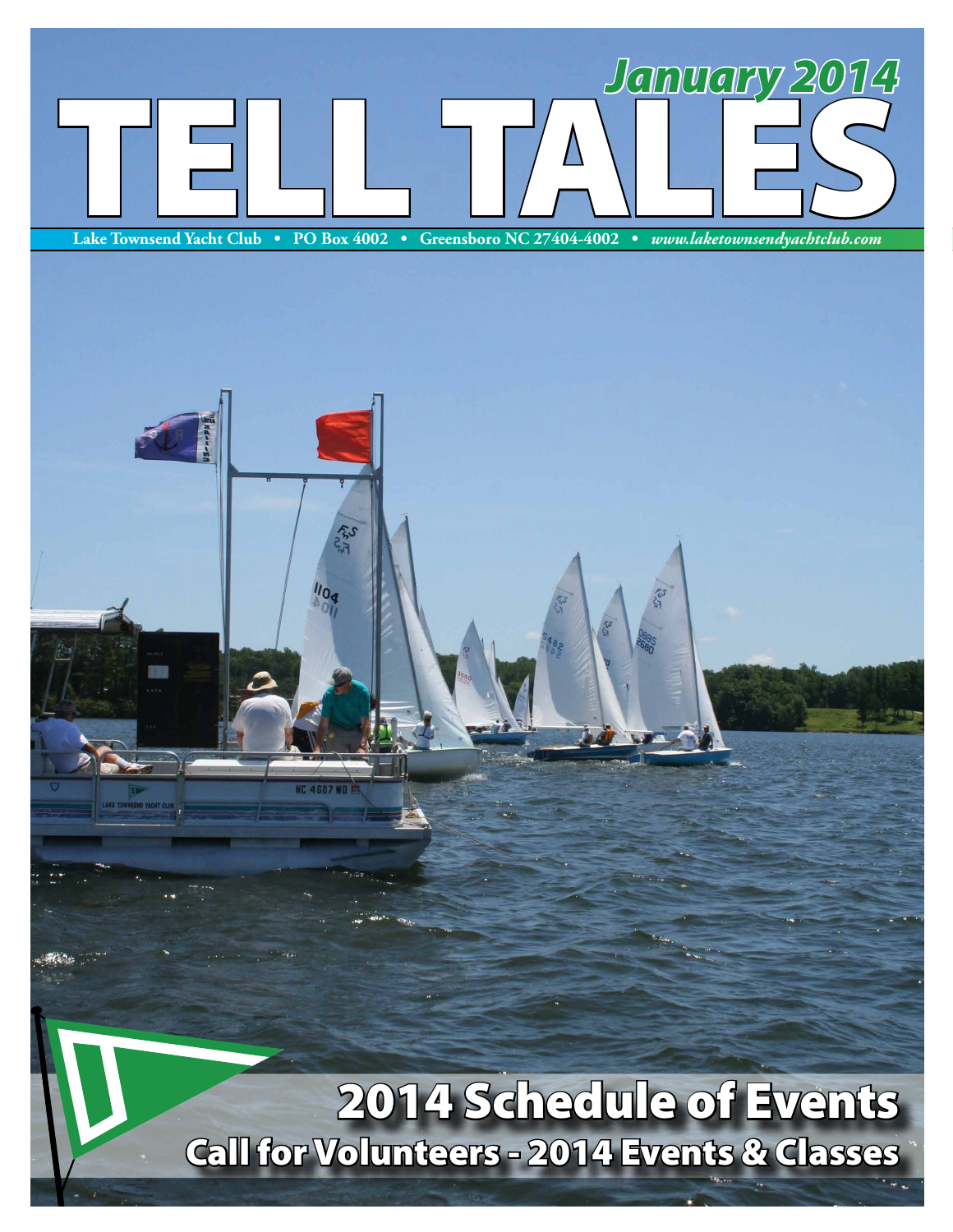All members are encouraged to update their CPR and First Aid training. Local courses are available from the American Red Cross: gso.redcross.org/get-trained/schedule

**Thanks to Joleen Rasmussen & Alan Taylor for articles & scores this month. Have ideas, articles,photos or contributions for inclusion in the newsletter? Send them to** *newsletter@laketownsendyachtclub.com.*

# Lake Townsend's Schedule\*

November to February: 8 am to 5 pm (closed Thursdays)

March and October: 7 am to 7 pm April and August: 7 am to 8 pm May to July: 7 am to 8:30 pm September: 7 am to 7:30 pm

\*Lake Townsend is always closed on Wednesdays and is open at 8 am on Sundays year round.

All city lakes will maintain normal operating hours during all holidays with the exception of Thanksgiving Day, Christmas Eve, Christmas Day and New Year's Day; the lakes will be closed on those days.

*http://www.greensboro-nc.gov/index.aspx?page=1319*

*ON THE COVER: RC makin' it look easy on a Flying Scot start, Mayor's Cup 2013. Photo by Michael Crouch. This year's Mayor's Cup is June 6-8, and the HOT Regatta is October 24-26. Mark your Calendars now!*

### UPCOMING EVENTS

| <b>Frostbite Race Series 'Frigid Digit'</b>                                                                               | Jan 11                                                                   | $11$ a.m. | <b>Lake Townsend</b>     |
|---------------------------------------------------------------------------------------------------------------------------|--------------------------------------------------------------------------|-----------|--------------------------|
| • social menu includes hot meatball sandwiches macaroni salad and chips & dessert • sign up at the scratch sheet online • | IF INCLEMENT WEATHER, WE'LL HAVE A SAILOR'S FORUM - BRING YOUR QUESTIONS |           |                          |
| <b>Change of Watch Dinner</b>                                                                                             | Jan 18<br>• sign up at the scratch sheet online •                        | 6 p.m.    | <b>Bur-Mil Clubhouse</b> |
| <b>Race Management</b>                                                                                                    | <b>Jan 25</b><br>• sign up at the scratch sheet online •                 | 10 a.m.   | <b>Lake Townsend</b>     |
| <b>Frostbite Race Series 'Snow Flake'</b>                                                                                 | Feb 8<br>• sign up at the scratch sheet online •                         | 11 $a.m.$ | <b>Lake Townsend</b>     |
| <b>Rules Seminar/Workday</b>                                                                                              | Feb <sub>22</sub><br>. sign up at the scratch sheet online.              | 10a.m.    | <b>Lake Townsend</b>     |

# 2014 LTYC Club Calendar is on page 4

### *2014 Calendar and participation scratch sheets are posted on the website.*

All members welcome at board meetings: first Thursday each month, 5:45pm, at Greensboro Christian Church, 3232 Yanceyville St., 27405

# SAVE THE DATE Let's Go Sailing 2014 - May 31, 2014.

### Volunteer(s) needed to chair this community event.

*Please email ltycboard@laketownsendyachtclub.com.*

# What's a Scratch Sheet?

A few years back, big regattas started posting scratch sheets on the internet to drum up interest and promote participation. As there is typically no cost to signing up, Scratch Sheets give a good indication of who is thinking about going to an event. It helps the organizers plan and prepare for the event. LTYC has set up a Scratch Sheet in Google documents for its events. If you expect to be at some of our upcoming events, take a few moments to step through the different Scratch Sheets and let us know to expect you. Don' worry about last minute change of plans, Scratch Sheets are only an indication of your intentions. If you need crew, want to crew, would like to help with the social, or have some other creative idea, just list it in the Scratch Sheet. The Scratch Sheet is available from the home page or the LTYC Website. **Posting regrets is encouraged as it helps in planning, especially for the larger events.**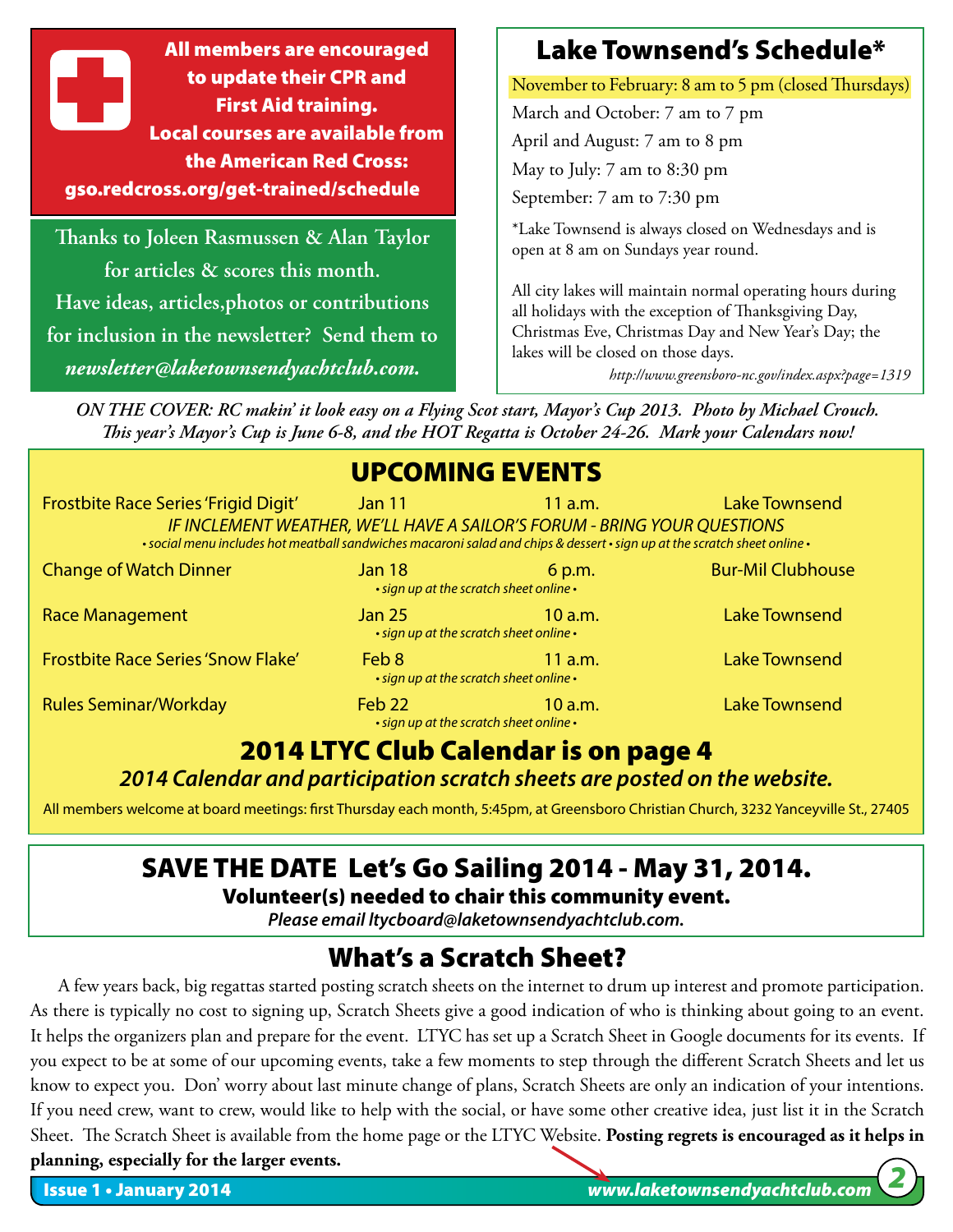# The FEather

### **Happy New Year!**

2013 was a very good year for LTYC. 2014 is looking to be even better.

Starting off the year there is the Frostbite series through March. Come on out to the lake even if the weather is not inviting to sail. In the case of bad weather we will be gathering in the classroom for fellowship and discussions on rules, boat trim, and any other topic that someone brings. In December we discussed differences in jib trim on various boats, which lead to a presentation by Eric R. on sail shaping and twist.

During the first few months of the year we have special activities scheduled, including a Rules Seminar, Race Management Seminar, Instructor Orientation/ Training, Powerboat Seminar, and of course some workdays mixed in. Check the calendar on the website.

We will have our usual Summer Racing Series on the second Saturday of each month. Welcome to the Wayfarer fleet which now has enough boats to be scored as a fleet this year.

On the second Sunday of the summer months we are encouraging everyone to come out and take out new members, swap boats, swap crew, etc. We can set up racing or just go sailing. Ideas are welcome.

And let's not forget our special events: Let's Go Sailing, the Interclub events with CSC and OHSC, Power Squadron Social, Mayor's Cup, and HOT III.

The fourth Saturday of the summer months is also open to exploring fun ways to go sailing. Suggestions so far include a fleet sail to a 'distant' cove and rafting up for a picnic. We are planning to have 3 "Sailabration" days. These are the fourth Saturdays that correspond with the end of one of our sailing classes. The idea is to celebrate the

achievements of the graduating students and give them the opportunity to go sailing with club members.

Speaking of the Learn To Sail classes – we have revised the format for our classes. There will be 4 basic classes and 2 intermediate classes for both Junior and Adult sessions. Additionally the Adult classes have been shortened to Monday through Saturday. This should make scheduling easier for instructors.

We are still looking for instructors. If you can give one or two days for classes that would be great. The Lead Instructor will teach the whole week, but Assistant Instructors can participate as their schedules allow. Teaching experience is not required to assist. In fact, if you are new to the sport, come on out. Being an Assistant Instructor is an excellent way to learn more about sailing. We are now running both SCAT boats during the lessons, so at least 3 or 4 Assistant Instructors per session are preferred. Check the Calendar on the website and sign up on the scratch sheet or at the Change Of Watch on Jan 18.

One of the goals of LTYC is to provide opportunities for members to learn about boat maintenance. To this end, we will be holding special boat repair sessions this spring. We have a donated Tanzer 16 that needs the cockpit sole replaced. This will be an opportunity to learn about fiberglass repair. More information will be forthcoming.

So that's a lot! As I said, I think it's going to be a great year and lots of fun for LTYC. Come on out and join us. Bring a friend and share sailing.

Remember to come to the Change Of Watch banquet on January 18. It's an event not to be missed.

See y'all On The Townsend,

*Alan Taylor, LTYC Commodore*

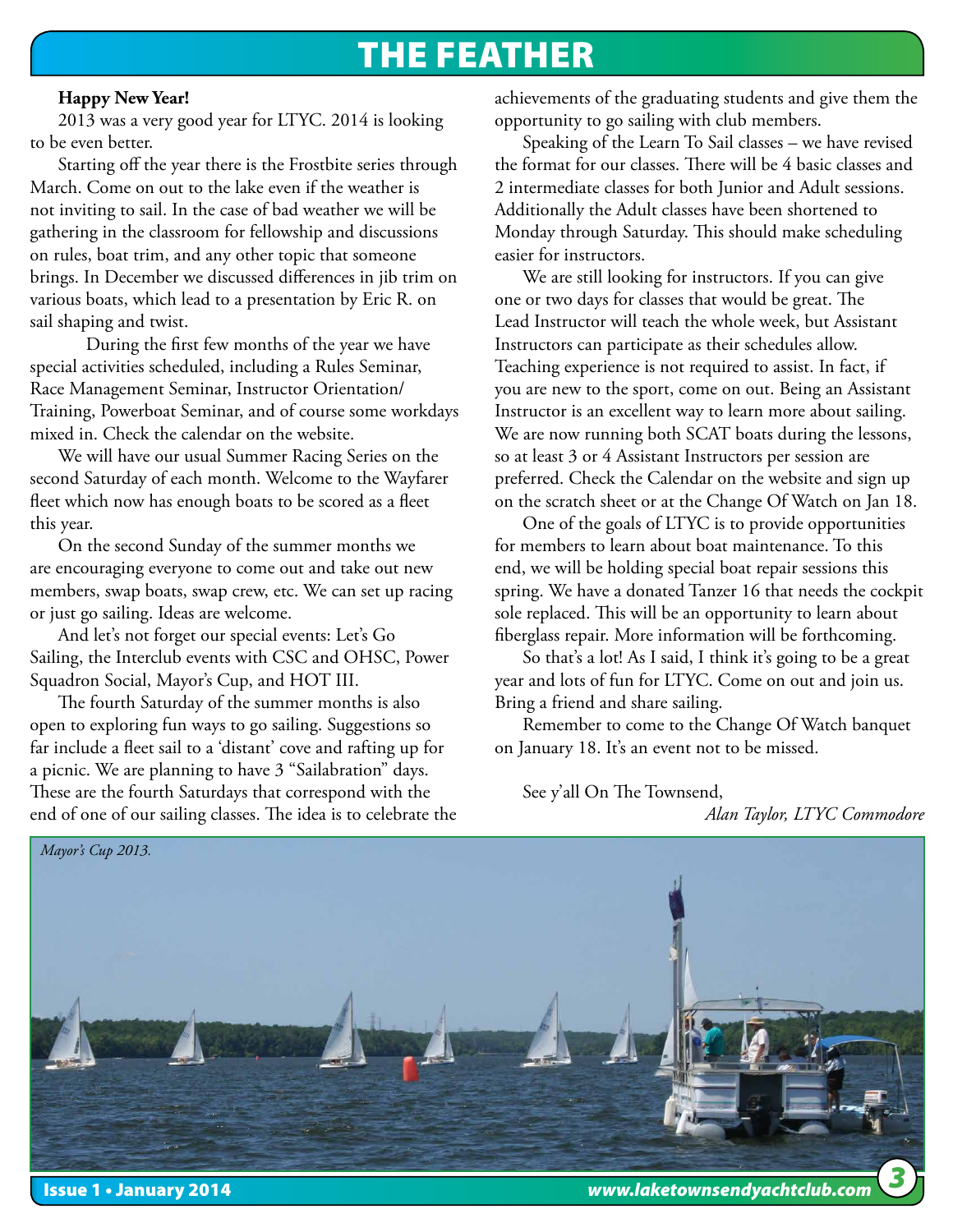# **LTYC 2014**

Yellow=Holiday; Gray=Meeting; Blue=Racing;

Classes: Green=Adults; Pink=Juniors;

|    | December'13 |   |                                  |  |  |   |  |  |
|----|-------------|---|----------------------------------|--|--|---|--|--|
| м  |             |   | Tu W Th F Sa Su                  |  |  |   |  |  |
|    |             |   |                                  |  |  | 1 |  |  |
| 2  | -3          | 4 | 5 6 7                            |  |  | 8 |  |  |
| 9  |             |   | 10   11   12   13   14   15      |  |  |   |  |  |
|    |             |   | 16   17   18   19   20   21   22 |  |  |   |  |  |
| 23 |             |   | 24 25 26 27 28 29                |  |  |   |  |  |
| 30 | -31         |   |                                  |  |  |   |  |  |

| March '14 |               |       |                          |     |       |      |  |  |
|-----------|---------------|-------|--------------------------|-----|-------|------|--|--|
| М         | Tu            | W     | Th.                      | - F | Sa    | Su   |  |  |
|           |               |       |                          |     | 1     | 2    |  |  |
| 3         | 4             | l 5 I | - 6                      | - 7 | -8    | 9    |  |  |
| 10        |               |       | $11$   12   13   14   15 |     |       | l 16 |  |  |
| 17        | 18            |       | 19 20 21                 |     | 22 23 |      |  |  |
| 24        |               |       | 25   26   27   28   29   |     |       | 30   |  |  |
| 31        |               |       |                          |     |       |      |  |  |
|           | 22 Instructor |       |                          |     |       |      |  |  |

June '14 Tu W Th F Sa Su M  $\mathbf{1}$  $\overline{4}$ 5  $\overline{7}$ 8 2 3 -6  $12<sub>2</sub>$ 14 15 9  $10$  11  $13$  $16$  |  $17$  $18$ 19 20 21 22 23 L  $24$  | 25 | 26 27 28 29 30

6-8 Mayor's Cup 14-15 Governor's Cup 28 Sailibration

| September'14 |    |  |                                  |  |   |     |  |  |
|--------------|----|--|----------------------------------|--|---|-----|--|--|
| M            | Tu |  | W Th F Sa Su                     |  |   |     |  |  |
| T            |    |  | $2 \mid 3 \mid 4 \mid 5$         |  | 6 | l 7 |  |  |
| 8            |    |  | 9 10 11 12 13 14                 |  |   |     |  |  |
|              |    |  | 15   16   17   18   19   20   21 |  |   |     |  |  |
|              |    |  | 22   23   24   25   26   27   28 |  |   |     |  |  |
| 29           | 30 |  |                                  |  |   |     |  |  |
|              |    |  |                                  |  |   |     |  |  |

27 Power Squadron Social

### January '14

|                        |  | M Tu W Th F Sa Su                                |  |
|------------------------|--|--------------------------------------------------|--|
|                        |  | $1 \mid 2 \mid 3 \mid 4 \mid 5$                  |  |
|                        |  | $6 \mid 7 \mid 8 \mid 9 \mid 10 \mid 11 \mid 12$ |  |
|                        |  | 13   14   15   16   17   18   19                 |  |
|                        |  | 20 21 22 23 24 25 26                             |  |
| 27   28   29   30   31 |  |                                                  |  |
|                        |  |                                                  |  |

18 Change of Watch 24-26 SAYRA 25 Rules Seminar

April '14 M Tu W Th F Sa Su 5 6  $\mathbf{1}$ 2 3 4  $\overline{7}$ 8 9 10  $12$  13  $\vert$  11 18 19 20  $14$  $15|16$ 17  $21$ 22 23  $24$  $25$  $26$   $27$  $28$ 29 30

13 Piedmont Interclub (LTYC) 26 Powerboat/Workday

|    | July '14 |          |         |                |         |    |  |  |
|----|----------|----------|---------|----------------|---------|----|--|--|
| M  | Tu       | W        | - Th    | - F            | Sa Su   |    |  |  |
|    |          | 2        | 3       | $\overline{4}$ | 5       | 6  |  |  |
|    | 8        | 9        | 10      | $\Box$ 11      | 12   13 |    |  |  |
| 14 | -15      |          | 16   17 | 18             | 19      | 20 |  |  |
| 21 |          | 22 23 24 |         | 25 26 27       |         |    |  |  |
| 28 | 29       | 30       | -31     |                |         |    |  |  |
|    |          |          |         |                |         |    |  |  |

### 26 Sailibration

| October '14 |               |         |                             |    |                 |      |  |  |
|-------------|---------------|---------|-----------------------------|----|-----------------|------|--|--|
| M           |               |         | Tu W Th F Sa Su             |    |                 |      |  |  |
|             |               | 1       | $2 \mid 3$                  |    | $\vert 4 \vert$ | l 5  |  |  |
| 6           |               |         | 7   8   9   10   11         |    |                 | l 12 |  |  |
|             | 13   14       |         | 15   16   17   18   19      |    |                 |      |  |  |
| 20          |               |         | 21   22   23   24   25   26 |    |                 |      |  |  |
| 27128       |               | 29   30 |                             | 31 |                 |      |  |  |
|             |               |         |                             |    |                 |      |  |  |
|             | 4-5 VISA (FS) |         |                             |    |                 |      |  |  |

25-26 HOT Regatta

|    |   |                     |  | rev 111013        |   |
|----|---|---------------------|--|-------------------|---|
|    |   | February 14         |  |                   |   |
| м  |   |                     |  | Tu W Th F Sa Su   |   |
|    |   |                     |  |                   | 2 |
| з  | 4 | 5 6 7               |  | - 8               | 9 |
| 10 |   | $11$   12   13   14 |  | 15   16           |   |
| 17 |   |                     |  | 18 19 20 21 22 23 |   |
| 24 |   | 25   26   27   28   |  |                   |   |
|    |   |                     |  |                   |   |

22 Race Mgmt\Workday

| May 14 |   |    |      |                                 |                                                                   |  |  |
|--------|---|----|------|---------------------------------|-------------------------------------------------------------------|--|--|
| Tu     |   |    |      | Sa                              | - Su                                                              |  |  |
|        |   | 1  | 2    | - 3                             | 4                                                                 |  |  |
| 6      | 7 | -8 | 9    | 10                              | $-11$                                                             |  |  |
|        |   |    |      |                                 | 18                                                                |  |  |
|        |   |    |      |                                 | 25                                                                |  |  |
|        |   |    |      |                                 |                                                                   |  |  |
|        |   |    |      |                                 |                                                                   |  |  |
|        |   |    | W Th | $-F$<br>0 <i>A Den</i> 140 (FC) | 13   14   15   16   17  <br>20 21 22 23 24<br>$26$ 27 28 29 30 31 |  |  |

3-4 Great 48 (FS) 24 Sailibration 31 LGS

| August '14 |                 |             |    |             |     |    |  |  |
|------------|-----------------|-------------|----|-------------|-----|----|--|--|
| М          | Tu              | w           | Th | -F          | Sa  | Su |  |  |
|            |                 |             |    |             | 2   | 3  |  |  |
|            | 5               | -6          |    | 8           | 9   | 10 |  |  |
| 11         | 12 <sup>°</sup> | 13          | 14 | l 15.       | -16 | 17 |  |  |
| 18         | 19              |             |    | 20 21 22 23 |     | 24 |  |  |
| 25         |                 | 26 27 28 29 |    |             | 30  | 31 |  |  |
|            |                 |             |    |             |     |    |  |  |

23 Juniors Regatta 24 Jr Makeup

|    | November'14 |              |  |  |                                  |      |  |
|----|-------------|--------------|--|--|----------------------------------|------|--|
| м  |             | Tu W Th F Sa |  |  |                                  | - Su |  |
|    |             |              |  |  |                                  | 2    |  |
| з  |             | 4 5 6 7 8    |  |  |                                  | 9    |  |
| 10 |             |              |  |  | 11   12   13   14   15   16      |      |  |
|    |             |              |  |  | 17   18   19   20   21   22   23 |      |  |
| 24 |             |              |  |  | 25 26 27 28 29 30                |      |  |
|    |             |              |  |  |                                  |      |  |

1-2 Fall 48 (FS) 8 Interclub (OHYC) 13 Annual Meeting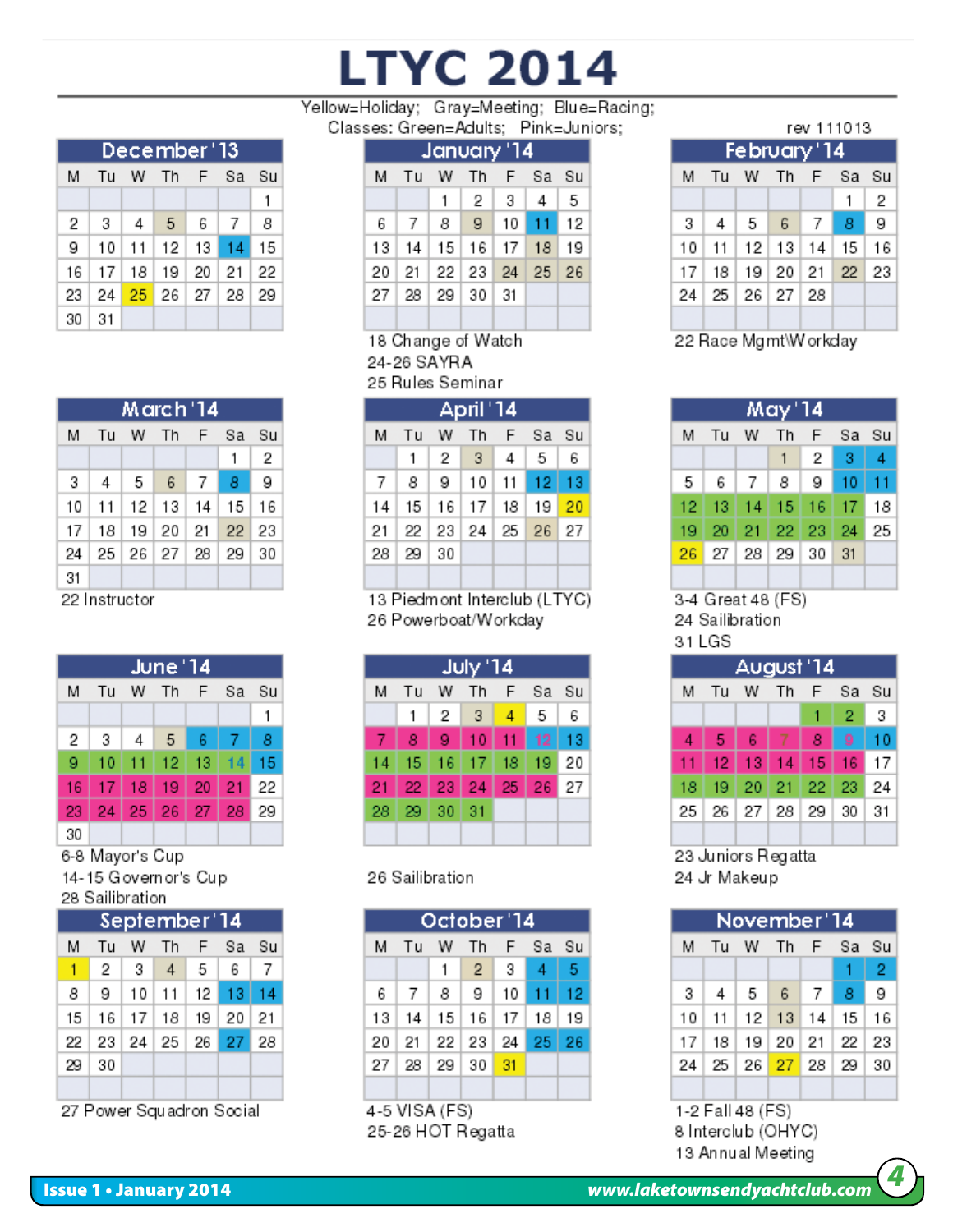# Sign up Now for Race Committee (RC)



Its - Fun, Free, Supportive, and a Great Learning Opportunity.

Though not required, most of our club members assist with RC as a service to the club and to support the sport. Without RC, we wouldn't have our club and what our club brings to the community. If you are new to sailing or the club, RC is a great way to learn more about sailing, about the sport and to get to know a few of the club members. Truly, no experience required. Others on the team have

the experience and will show you how you can help. We encourage youth to join their parents on RC, or even come out on their own if appropriate. Spouse and other family members are also invited as a way for them to learn more about sailing. Sailing Class students, before or after your class, being on RC will add to your class experience.

Contact Steve at stephen.morris@gd-ais.com or sign up from our home page -

www.laketownsendyachtclub.com

# Instructors and assistants Needed This Summer

**Can't give a whole week? Volunteer for a day! Check the online schedule for times.**

Junior sailing classes - contact Jim Irvin • mijnivri@gmail.com Adult classes - contact Susan Cole • sscole@triad.rr.com or sign up online

### **Your support makes our sailing education program successful**

# Club Boats - Rules of Use

Flying Scot 3410 is owned and maintained by the Lake Townsend Yacht Club.

The Wayfarer is owned by the Wayfarer Sailing Association. It is maintained by the Lake Townsend Yacht Club with financial reimbursement from WSA.

These boats are intended to be used for Sailing Instruction, Training and Mentoring.

- These boats can be used by LTYC Lead Instructors while giving lessons
- Assistant Instructors may use the boats for lessons with approval from the board or a Lead Instructor
- Qualifying lessons include:
- Private lessons as prescribed by the LTYC Learn To Sail program.
- Follow-up lessons for students of previous LTS classes that have joined LTYC as members
- Mentoring for all LTYC Members
- On course racing coaching for all LTYC Members

Additionally, any LTYC Club member who is on the specific boat Maintenance Team has Right of Use.

Unless being used during a club event, the sailors need to register with the Office. Launching fee polices are also in effect. Please direct any questions or feedback to ltycboard@laketownsendyachtclub.com. Reserve a boat online: https://docs.google.com/spreadsheet/ccc?key=0ApsZK851mY1edGdPT0g5bXBNSGtSUENRVmliU2U2WXc&hl=en#gid=102 *5*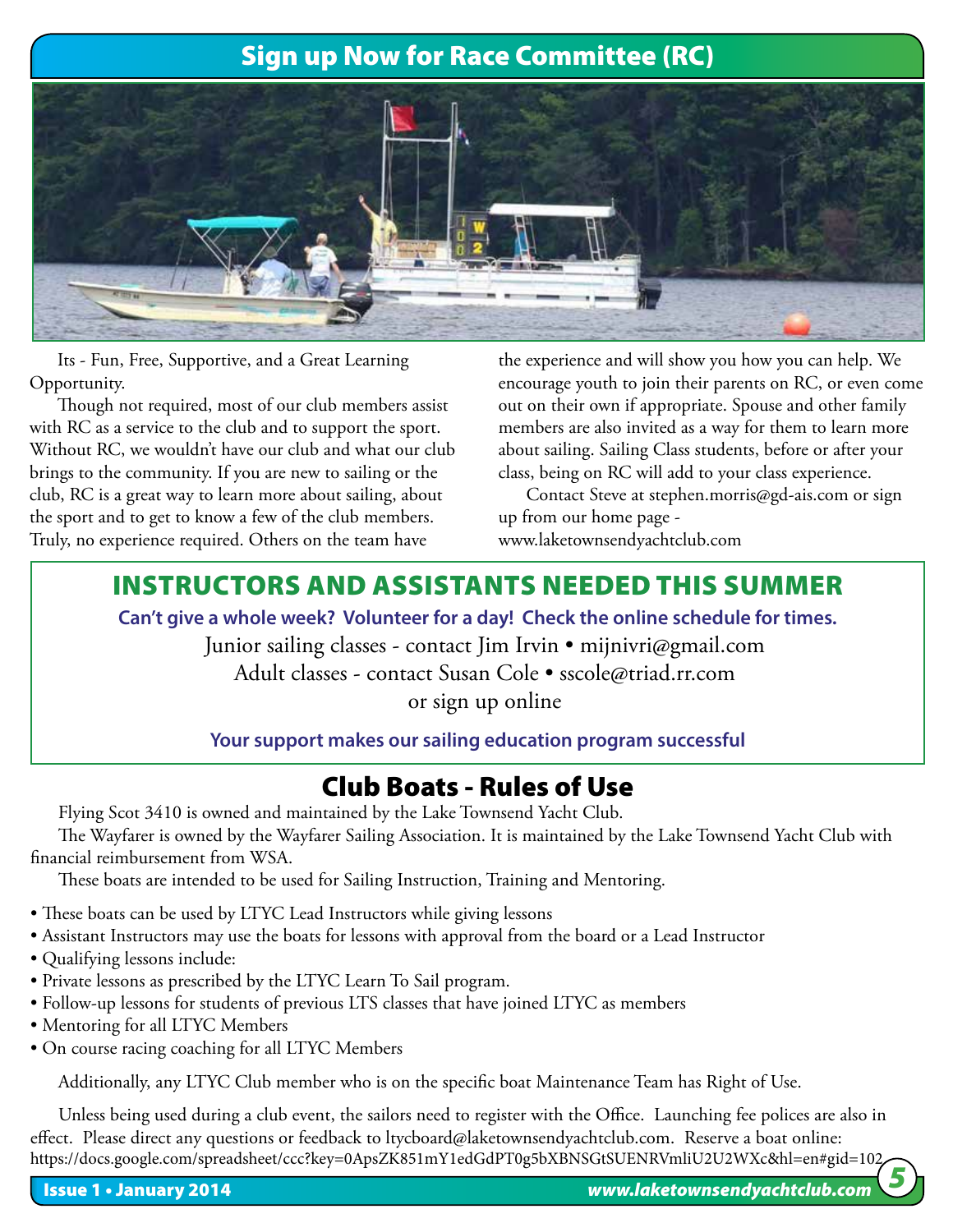# December Race Day Re-Cap

### *by Joleen Rasmussen*

What is a club to do when the temperature is in the low 40s, forecast for rain and no wind all day? Well, we could do club projects from Joleen's cookie jar, or we could meet up and enjoy a hot breakfast with pastries, coffee, juice and cocoa, followed by a sailing seminar.

Dec 14, 20 sailing fans did just that and so much more.

We ate and visited til 11, then had the "competitors meeting". We introduced ourselves to the new members/ guests. Chatted a bit on our guests' sailing objectives. We covered the club calendar for Jan, then we opened the floor for any question to kick off the seminar. We asked, make the question simple as it will likely lead to complex.

Phil Andrews, an active laser sailor, askedwhy are there three different Flying Scot Jib rigs? That lead into a discussion on tight rig, loose rig, and snug rig, and the adjustments available. We then discussed how the Wayfarer and Isotopes jibs are rigged and options available. Somehow, the discussion led to a question on Mainsail Twist. We decided to take a short break and then return for the Twist discussion.

Eric took the lead on presenting mainsail twist, covering: Why put twist in your main?

> Performance - Using Vectors – oh my goodness; Eric drew wind directions and mast height;

 And how the wind changes direction as you travel up the mast – thus twist;

De-power in Heavy Air; and

 Spill some wind at the top while keeping the boat pointing.

Ways to put twist in your main? downhaul/cunningham; outhaul; vang/sheet;

traveler; and



### backstay.

No surprise, the conversation then traveled into Draft and Camber, and why & how to adjust both.

Oh boy, this was getting deep.

Wanda had arrived at 1:00 with lunch, and at 1:20 Joleen was finally able to get the group to end the seminar and have lunch: hot, filling vegetable soup.

Following Lunch, Tom Bews spent time with our new sailors in the parking lot reviewing the Flying Scot rigging, while a couple of volunteers updated the newsletter posting on the marina bulletin board (a Joleen Cookie Jar item), and Joleen spent time with Phil Andrews covering the Timer RC role.

It was a very productive, informative day for everyone. Once again, LTYC has proven it always pays to show up, no matter what the forecast.

See you Jan 11.



Issue 1 • January 2014 *www.laketownsendyachtclub.com*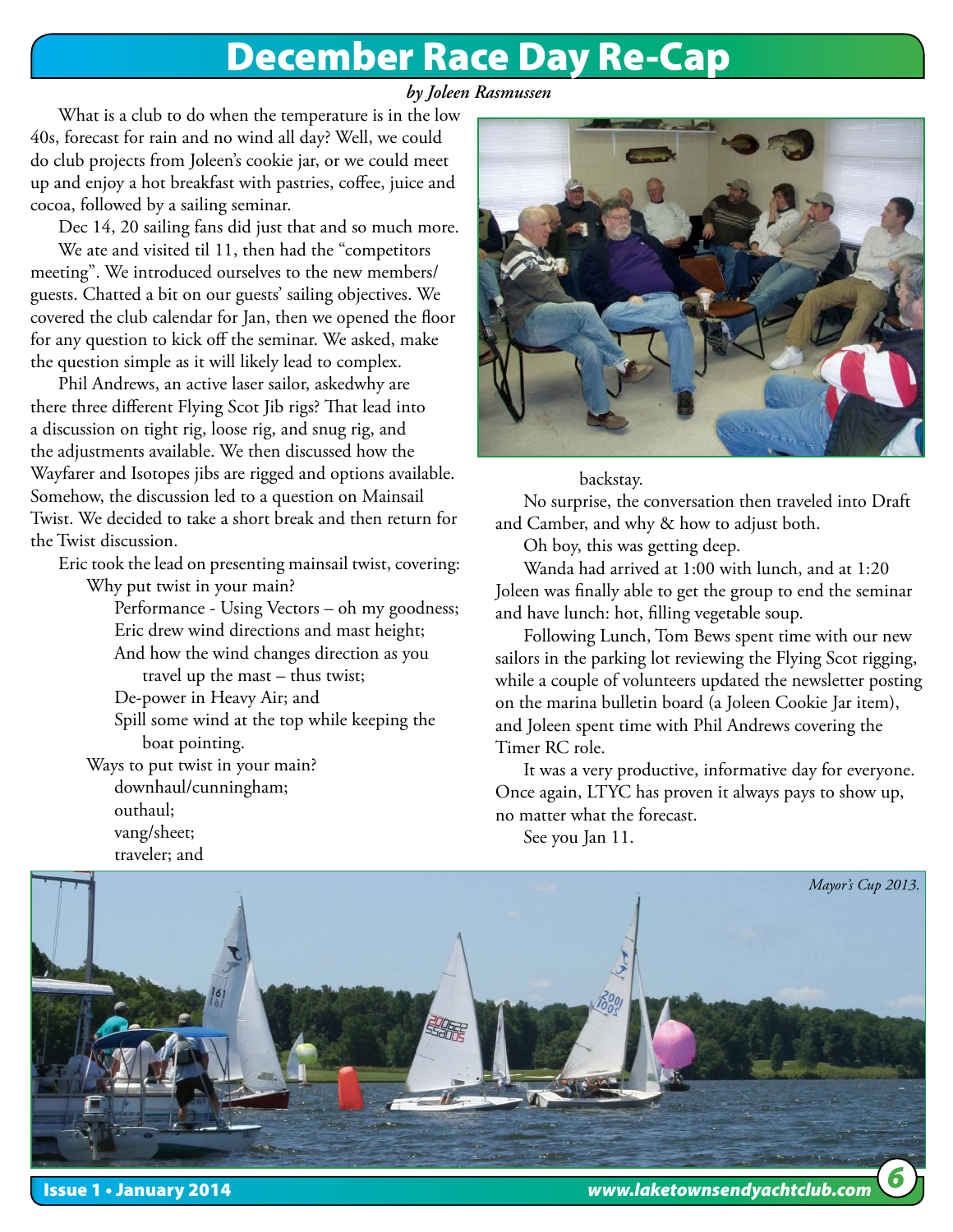Summer Saturday series totals available at the box score link: *www.laketownsendyachtclub.com/v10-Racing/boxscore.htm*

|                                 | C |
|---------------------------------|---|
| <b>STS222</b><br>$\star$        |   |
|                                 |   |
|                                 |   |
| Ń                               |   |
|                                 |   |
|                                 |   |
|                                 |   |
|                                 |   |
|                                 |   |
|                                 |   |
|                                 |   |
| <b>Poor</b><br>C                |   |
|                                 |   |
|                                 |   |
|                                 |   |
| è,                              |   |
| Second Start, Mayor's Cup 2013. |   |
|                                 |   |
|                                 |   |
|                                 |   |

|                          |                            | Place                                  |                  |                             |                                                                                                   |            |                    |                                                | コラマチラフ          |                | $\infty$      |                 | 111111111                                     |                |                |                |                |                                                                                                                                                                                                                                                                                                                                                                                                                                                                                                                                      |                 |                |                  |                |             |                      | 35847          |
|--------------------------|----------------------------|----------------------------------------|------------------|-----------------------------|---------------------------------------------------------------------------------------------------|------------|--------------------|------------------------------------------------|-----------------|----------------|---------------|-----------------|-----------------------------------------------|----------------|----------------|----------------|----------------|--------------------------------------------------------------------------------------------------------------------------------------------------------------------------------------------------------------------------------------------------------------------------------------------------------------------------------------------------------------------------------------------------------------------------------------------------------------------------------------------------------------------------------------|-----------------|----------------|------------------|----------------|-------------|----------------------|----------------|
| Lake Townsend Yacht Club | Frostbite Series 2012-2013 | <b>Skipper</b>                         | Wendell Gundlach | Steve Jones                 | lohn Hemphill                                                                                     | David Duff | Jwe Heine          | uke Hayes                                      | Bob Hoffman     | Chris Herman   | ack Griffin   | Jorky Gray      | <b>Bill Byrd</b>                              | ad Jarzyna     | Starling Gunn  | Alan Taylor    | Steve Norris   | Phil Andrews                                                                                                                                                                                                                                                                                                                                                                                                                                                                                                                         | <b>Lom Bews</b> | im Hetternan   | AnnMarie Harris  | Eric Rasmussen | Fred Lupton |                      | Steve Morris   |
|                          |                            | Class                                  | ES               |                             | $\begin{array}{c}\n\texttt{ESS} \\ \texttt{ESS} \\ \texttt{LASE}\n\end{array}$                    |            |                    |                                                |                 |                |               |                 |                                               |                |                |                |                | ${\mathbb E}\, {\mathbb E}\, {\mathbb E}\, {\mathbb E}\, {\mathbb E}\, {\mathbb E}\, {\mathbb E}\, {\mathbb E}\, {\mathbb E}\, {\mathbb E}\, {\mathbb E}\, {\mathbb E}\, {\mathbb E}\, {\mathbb E}\, {\mathbb E}\, {\mathbb E}\, {\mathbb E}\, {\mathbb E}\, {\mathbb E}\, {\mathbb E}\, {\mathbb E}\, {\mathbb E}\, {\mathbb E}\, {\mathbb E}\, {\mathbb E}\, {\mathbb E}\, {\mathbb E}\, {\mathbb E}\, {\mathbb E}\, {\mathbb E}\, {\mathbb E}\, {\mathbb E}\, {\mathbb E}\, {\mathbb E}\, {\mathbb E}\, {\mathbb E}\, {\mathbb E$ |                 |                |                  |                |             |                      |                |
|                          |                            | Sail                                   |                  | 5980<br>2048                | $\begin{array}{c} 4043 \\ 1939 \\ 2801 \\ 200622 \\ 5861 \end{array}$                             |            |                    |                                                |                 |                |               |                 | 4088<br>5815<br>5861<br>5989<br>10951<br>4051 |                |                |                |                | 3500<br>185542                                                                                                                                                                                                                                                                                                                                                                                                                                                                                                                       | 1989            | 2458           | $\overline{276}$ | 232            |             | 3638<br>3500         |                |
|                          |                            | Dec R1                                 |                  |                             | 5                                                                                                 |            | $\overline{5}$     | $\mathcal{Q}$                                  | $\overline{17}$ |                | 13            |                 |                                               | ∞              |                | $\overline{z}$ | $\overline{0}$ |                                                                                                                                                                                                                                                                                                                                                                                                                                                                                                                                      |                 | 14             | 4                |                |             |                      |                |
|                          |                            | $\operatorname{Dec} \operatorname{R2}$ | $\overline{a}$   |                             | $\overline{5}$                                                                                    |            | $\frac{1}{2}$      |                                                | $\overline{8}$  |                | $\frac{1}{4}$ |                 |                                               |                |                | $\overline{3}$ |                |                                                                                                                                                                                                                                                                                                                                                                                                                                                                                                                                      |                 | $\overline{+}$ |                  |                |             |                      | ပ              |
|                          |                            | $\operatorname{Dec} \operatorname{R3}$ |                  | $\frac{1}{2}$ $\frac{1}{2}$ |                                                                                                   |            | $\overline{\circ}$ |                                                | 14              |                | 51            | コ               |                                               | $\overline{z}$ |                |                |                |                                                                                                                                                                                                                                                                                                                                                                                                                                                                                                                                      |                 | ○              | $^{\circ}$       |                |             |                      | A              |
|                          |                            | Total                                  |                  | 43.44                       |                                                                                                   |            |                    | $\begin{array}{c} 23 \\ 38 \\ -19 \end{array}$ |                 |                | 42            | $\overline{21}$ |                                               | 26             |                | SO             | $\Im 0$        |                                                                                                                                                                                                                                                                                                                                                                                                                                                                                                                                      |                 | 24             | 5                |                |             |                      | $\overline{2}$ |
|                          |                            | Feb<br>$_{\rm K1}$                     | $\Xi$            |                             |                                                                                                   | ∞          |                    |                                                |                 |                |               |                 |                                               |                |                |                |                |                                                                                                                                                                                                                                                                                                                                                                                                                                                                                                                                      | $\frac{10}{2}$  |                |                  | ≌              |             |                      |                |
|                          |                            | Feb R2                                 |                  |                             |                                                                                                   |            |                    |                                                |                 |                |               | 5               |                                               | N              |                |                |                |                                                                                                                                                                                                                                                                                                                                                                                                                                                                                                                                      | $\frac{12}{9}$  |                |                  | 4              |             |                      |                |
|                          |                            | Feb<br>R3                              | $\overline{z}$   |                             |                                                                                                   |            |                    | 5                                              |                 |                |               | ∱               |                                               | N              |                |                |                | $\infty$                                                                                                                                                                                                                                                                                                                                                                                                                                                                                                                             |                 |                |                  | ᠪ              |             |                      |                |
|                          |                            | Tota                                   |                  | 72                          | $47\,$                                                                                            |            |                    | 2380                                           | 49              | $\overline{8}$ | 42            |                 |                                               | 32             |                | $\Im$          | $\Im$          | $\Im$                                                                                                                                                                                                                                                                                                                                                                                                                                                                                                                                | $^{28}$         |                | 5                |                |             |                      | 12             |
|                          |                            |                                        |                  |                             | Mar R1<br>$\frac{14}{11}$ $\frac{1}{4}$ $\frac{3}{10}$ $\frac{0}{10}$ $\frac{1}{13}$              |            |                    |                                                |                 |                |               |                 | $^{\circ}$                                    |                | $\overline{z}$ |                |                |                                                                                                                                                                                                                                                                                                                                                                                                                                                                                                                                      |                 |                |                  |                |             | コつつ                  |                |
|                          |                            | Mar R2                                 |                  |                             | 19114986                                                                                          |            |                    |                                                |                 |                |               |                 |                                               | 12             | 13             |                |                |                                                                                                                                                                                                                                                                                                                                                                                                                                                                                                                                      |                 |                |                  |                |             | $\omega \sim \omega$ |                |
|                          |                            | $\rm{Mar}$ $\rm{R3}$                   |                  |                             | $\frac{1}{2}$ $\frac{1}{4}$ $\frac{1}{4}$ $\frac{1}{4}$ $\frac{1}{4}$ $\frac{1}{8}$ $\frac{1}{8}$ |            |                    |                                                |                 |                |               |                 | $\overline{3}$                                |                |                |                |                |                                                                                                                                                                                                                                                                                                                                                                                                                                                                                                                                      |                 |                |                  |                |             | $\alpha \neq \omega$ |                |
|                          |                            | TOTAL Place                            |                  |                             |                                                                                                   |            |                    |                                                |                 |                |               |                 |                                               |                |                |                |                | 1285688524443243888844522452                                                                                                                                                                                                                                                                                                                                                                                                                                                                                                         |                 |                |                  |                |             |                      |                |
|                          |                            |                                        |                  |                             |                                                                                                   |            |                    |                                                |                 |                |               |                 |                                               |                |                |                |                |                                                                                                                                                                                                                                                                                                                                                                                                                                                                                                                                      |                 |                |                  |                |             |                      |                |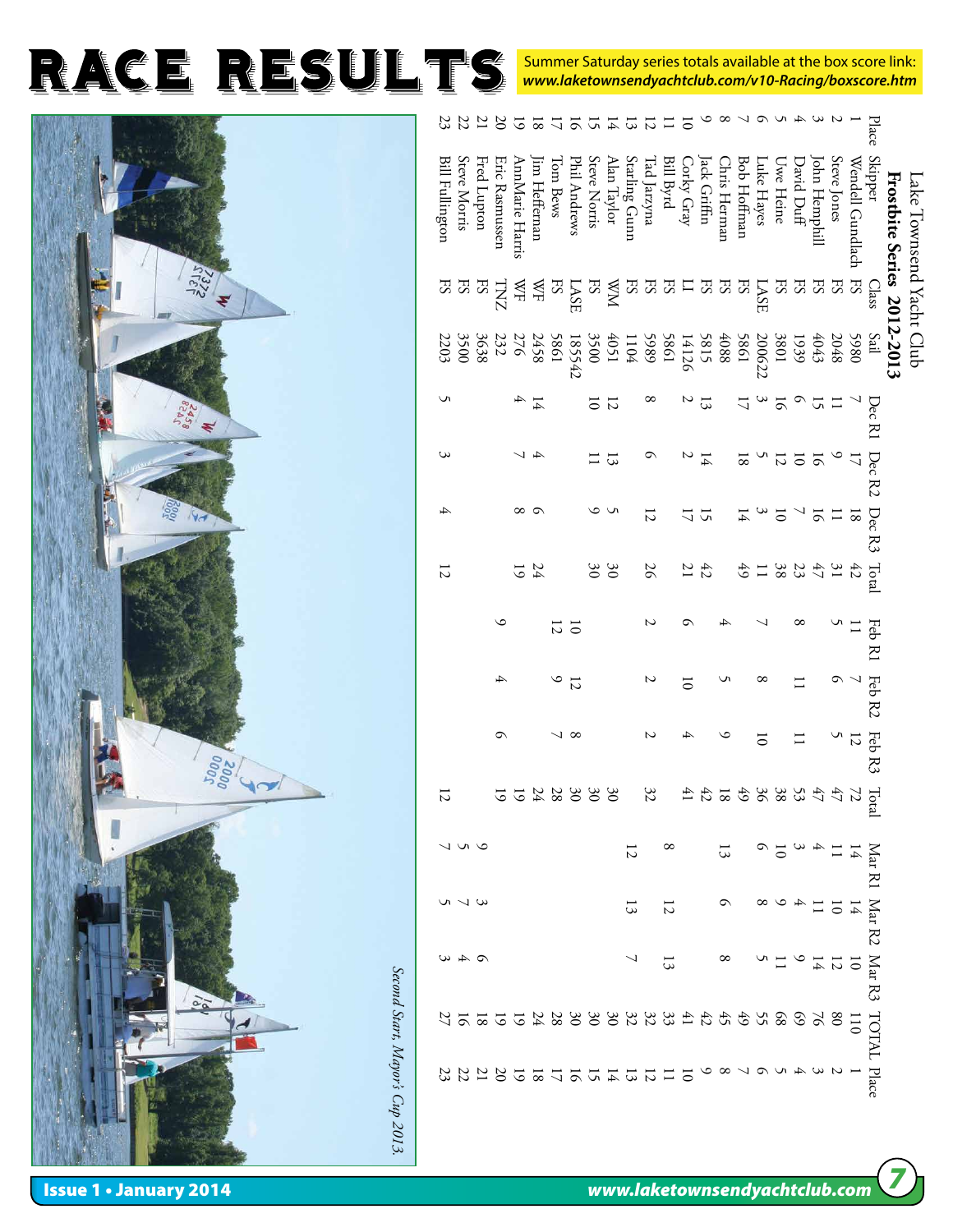# Lake Townsend Yacht Club<br>Summer Saturday Series 2013 *8***Summer Saturday Series 2013** Lake Townsend Yacht Club

| $\overline{5}$<br>17                          | 15<br>$\overline{H}$ |                                          | $12\,$ $\overline{1}$      | $\equiv$               | $\overline{0}$      | $\circ$       | $^{\circ}$       | ↘              | $\circ$        | S                          | さん               |                         | N                                |                |                    |                           |               | ہ م                 |                 | しくうそうひて                  |                  |                |                   |               |                |                   |                         | $\frac{12}{13}$ |             | $\Box$             | $\overline{\circ}$ | $\circ$       | $\infty$        |              | くうつて                             |               |                          | $\tilde{\varepsilon}$                                                                 | Z                  |                       |                                                |  |
|-----------------------------------------------|----------------------|------------------------------------------|----------------------------|------------------------|---------------------|---------------|------------------|----------------|----------------|----------------------------|------------------|-------------------------|----------------------------------|----------------|--------------------|---------------------------|---------------|---------------------|-----------------|--------------------------|------------------|----------------|-------------------|---------------|----------------|-------------------|-------------------------|-----------------|-------------|--------------------|--------------------|---------------|-----------------|--------------|----------------------------------|---------------|--------------------------|---------------------------------------------------------------------------------------|--------------------|-----------------------|------------------------------------------------|--|
| Mark Wilson<br>Bob Hoffman<br>Holly Deuterman |                      | <b>Bill Grossie</b><br><b>Bob Moates</b> | Steve Morris               | <b>Bill Fullington</b> | Ken Butler          | Dan Shuee     | Dalton Cox       | David Duff     | Tom Bews       | John Hemphill              | Steven Jones     | Wendell Gundlach        | Uwe Heine                        | Tad Jarzyna    | <b>FLYING SCOT</b> | Position Skipper          | Tom Armstrong | Stephen Bass        | <b>Bob Bass</b> | lim Irvin                | Joleen Rasmussen | John Kuzmier   | <b>Brad Earle</b> | Phil Leonard  | Eric Rasmussen | ISOTOPE & Friends | Position Skipper        | Gavin Andrews   | Joe Schaff  | Mike Sigmund       | <b>IC Aller</b>    | John Fragakis | Evan Trudeau    | Phil Andrews | Ken Butler                       | Jim Heffernan | Luke Hayes               | Jon Mitchell                                                                          | Ken Warren         | AnnMarie Covington WF | Position Skipper<br><b>OPEN MONO-HULL</b>      |  |
| <b>ESCT</b><br><b>ESCT</b>                    | <b>ESCT</b>          | <b>ESCT</b>                              | <b>ESCT</b><br><b>ESCT</b> | <b>ESCT</b>            | <b>ESCT</b>         | ESCT          | <b>ESCT</b>      | <b>ESCT</b>    | FSCT 2680/5861 | <b>ESCT</b>                | <b>ESCT</b>      | <b>ESCT</b>             | <b>ESCT</b>                      | <b>ESCT</b>    |                    | <b>Fleet</b>              | 8IH           | $0$ dn $1$ os $1$   | lso 1 up 0      | 066 dn 1 os <sub>I</sub> | Iso 2 up 199     | Iso 1 up 1992  | $H-14$            | $H-16$        | Iso 1 up 235   |                   | Fleet                   | LASE            | CAT-22 9753 | <b>SH</b>          | ХW                 | <b>LASE</b>   | LASE            | <b>LASE</b>  | ≸                                | $\mathbb{R}$  | <b>LASE</b>              | KH                                                                                    | $\Box$             |                       | Fleet                                          |  |
| 3801F<br>3853<br>3633                         |                      | 2110<br>2595                             | 3500                       | 2203                   | 2680                | 1897          | 1985             | 1939           |                | 4043                       | 2048             | 5980                    | 1089                             | 5989           | FLYING SCOT        | Sail #                    | 15782         |                     |                 |                          |                  |                | 15778             | $00\angle 28$ |                |                   | Sail $\#$               | $\circ$         |             | 2458               | 2951               | 187542        | 8814            | 166847       | 7372                             | 1066          | 200622                   | 2458                                                                                  | 10386              | 276                   | Sail #<br><b>OPEN MONO-HULL</b>                |  |
|                                               |                      | てら                                       |                            |                        | ပေ                  |               |                  | 4              | $\overline{0}$ | $\infty$                   | $\circ$          | $\Box$                  | $\overline{3}$                   | $\overline{z}$ |                    | APR <sub>1</sub>          |               | $\hat{\bm{\theta}}$ | KC              | $\aleph$                 | $\mathbb{R}$     | KC             |                   |               | KC             |                   | APR <sub>1</sub>        |                 |             |                    |                    | $\circ$       |                 | S            |                                  |               |                          |                                                                                       | 3                  | $\overline{+}$        |                                                |  |
|                                               |                      | S V                                      |                            |                        | 4 3                 |               |                  | ↘              | $\overline{z}$ | $\overline{\text{o}}$      | $\overline{3}$   | $\Xi$                   | $\circ$                          | $\infty$       |                    | APR <sub>2</sub>          |               | $\hat{\bm{\theta}}$ | KC              | KC                       | RC               | KC             |                   |               | KC             |                   | APR <sub>2</sub>        |                 |             |                    |                    | S             |                 | 4            |                                  |               |                          |                                                                                       | 6 0                |                       | APR <sub>1</sub> APR <sub>2</sub>              |  |
|                                               |                      | $\frac{2}{3}$                            |                            |                        | しっ                  |               |                  | ٥              | $\overline{0}$ | $\overline{3}$             | $\circ$          | $\overline{\mathrm{c}}$ | $\Xi$                            | $^{\circ}$     |                    | APR 3                     |               | $\mathfrak{c}$      | KC              | $\aleph$                 | Ř                | KC             |                   |               | KC             |                   | APR 3                   |                 |             |                    |                    | 4             |                 | $\circ$      |                                  |               |                          |                                                                                       | 5<br>2             |                       | APR $\beta$                                    |  |
|                                               |                      | 13<br>$\frac{1}{4}$                      |                            | ≔                      | 17                  |               |                  | $\overline{L}$ | 32             | $\tilde{\mathcal{E}}$      | $\tilde{\sigma}$ | 34                      | 33                               | 28             |                    | pacal                     |               | $\circ$             |                 |                          |                  |                |                   |               |                |                   | prot                    |                 |             |                    |                    | 15            |                 | 15           |                                  |               |                          |                                                                                       | $\frac{1}{8}$      |                       | $_{\rm lcal}$                                  |  |
|                                               |                      |                                          |                            |                        | KC                  |               |                  | $\bm{\omega}$  | S              | 4                          | <b>RC</b>        | $\circ$                 |                                  | KC             |                    | I XVN                     |               | RC                  | $\sim$          | 4                        |                  |                |                   |               | S              |                   | I XVN                   |                 | 3           |                    |                    |               | Š               |              |                                  | $^{\circ}$    | $\overline{\phantom{0}}$ | ↛                                                                                     | KC                 | $\circ$               | I XVIV                                         |  |
|                                               |                      |                                          |                            |                        | KC                  |               |                  |                | さうす            |                            | KC               | $\circ$                 |                                  | KC             |                    | XAY2                      |               | KC                  | $\frac{2}{4}$   |                          |                  |                |                   |               | S              |                   | $\Lambda$ MAV 2         |                 | 3           |                    |                    |               | $\circ$         |              |                                  | $^{\circ}$    | ↘                        | A                                                                                     | $\frac{2}{\kappa}$ |                       | $7\,\mathrm{MW}$ 2                             |  |
|                                               |                      |                                          |                            |                        | KC                  |               |                  |                | c a            | 4                          | Ř                | S                       |                                  | KC             |                    | KAY3                      |               | RC                  |                 | てん                       |                  |                |                   |               | S              |                   | $NAN$ 3                 |                 | 3           |                    |                    |               | $\circ$         |              |                                  | $^{\circ}$    | ↘                        | $\hat{\mathbf{r}}$                                                                    | KC                 | 4                     | $\epsilon$ AAM                                 |  |
|                                               |                      | $\overline{3}$<br>$\overline{4}$         |                            |                        | $\overline{a}$      |               |                  | 27             | $48\,$         | $42\,$                     | $\overline{31}$  | 51                      | 33                               | 28             |                    | raon                      |               | $\circ$             | $\equiv$        | $\infty$                 |                  |                |                   |               | 51             |                   | laoi                    |                 | $\circ$     |                    |                    | 5             | 15 <sup>1</sup> |              |                                  | 24            | $\overline{17}$          | $\overline{3}$                                                                        | $^{\circ}$         | $\mathfrak{S}^0$      | rotal                                          |  |
|                                               |                      |                                          |                            |                        |                     |               |                  | ĸC             |                |                            | うく               |                         | $\circ$                          | 3              |                    | $1 \text{ }\mathrm{LU}$   |               |                     |                 |                          |                  |                | 453               |               |                |                   | $1 \text{ }\mathrm{LU}$ |                 |             |                    |                    |               |                 | ĸC           | $\tilde{\varepsilon}$            |               |                          |                                                                                       | くする                |                       | $1 \text{ }\mathrm{m1}$                        |  |
|                                               |                      |                                          |                            |                        |                     |               |                  | KC             |                | $\widetilde{\vphantom{a}}$ | $\circ$          |                         | くん                               |                |                    | JUL2                      |               |                     |                 |                          |                  |                | ううう               |               |                |                   | JUL2                    |                 |             |                    |                    |               |                 | RC           | 3                                |               |                          |                                                                                       | しょう                |                       | $10L2$                                         |  |
|                                               |                      |                                          |                            |                        |                     |               |                  | g              |                |                            | U M              |                         | $\circ$                          | 4              |                    | ΓU                        |               |                     |                 |                          |                  |                | 401               |               |                |                   | JUL3                    |                 |             |                    |                    |               |                 | RC           | 4                                |               |                          |                                                                                       | 6 U U              |                       | $\text{IUL}$ 3                                 |  |
|                                               |                      | 13<br>74                                 |                            |                        |                     |               |                  |                |                |                            | かいおおおひ           |                         |                                  | 齿              |                    | $\tilde{\epsilon}$<br>pao |               |                     |                 | $\infty$                 |                  |                |                   |               |                |                   | pao                     |                 | $\circ$     |                    |                    |               | $\frac{15}{17}$ |              | 245                              |               |                          | 27                                                                                    |                    |                       | letal                                          |  |
| $\sim$ $\sim$                                 |                      | RC                                       |                            |                        |                     |               |                  |                |                | ನ ನ                        |                  | ి గౌన                   |                                  |                |                    | AUG <sub>1</sub>          |               |                     |                 |                          |                  | $\circ$        | $\sim$ 0 $\sim$   |               |                |                   | AUG 1                   |                 |             |                    |                    |               |                 | S            |                                  |               |                          |                                                                                       | ≏ ⊿                |                       | AUG <sub>1</sub>                               |  |
| $\sim \, \infty$                              |                      | $\mathbb{R}^2$                           |                            |                        |                     |               | はら               |                |                |                            |                  |                         | RR®RR                            |                |                    | <b>AUG</b>                |               |                     |                 |                          |                  | 8677254        |                   |               |                |                   | <b>AUG</b>              | 3               |             |                    |                    |               |                 | S            |                                  |               |                          |                                                                                       | とし                 |                       |                                                |  |
| $\frac{13}{6}$                                | 13                   | $\overline{4}$                           |                            |                        | $\overline{a}$      |               |                  |                |                |                            |                  |                         | S 4 5 5 5 4 8 5 6 9<br>S 4 8 5 4 |                |                    | Σ<br>pao                  |               |                     | $\Xi$           | $\overline{5}$           | $\circ$          | $\overline{L}$ | $\frac{31}{22}$   |               |                |                   | $\sim$<br>total         | ० ७             |             |                    |                    |               | 5872            |              |                                  |               |                          |                                                                                       | 22774              |                       | AUG <sub>2</sub><br>pag                        |  |
| Z                                             |                      |                                          |                            | $\frac{2}{\kappa}$     |                     |               |                  | $\circ$        |                | $\overline{\circ}$         |                  | $\overline{z}$          |                                  |                |                    | I d <sub>H</sub> S        | S             |                     |                 |                          |                  |                | てん                |               |                |                   | I d <sub>H</sub>        |                 |             | S                  |                    |               |                 |              |                                  |               |                          |                                                                                       | $\circ$            |                       | SEP 1                                          |  |
| Z                                             |                      |                                          |                            | $\frac{4}{\text{K}}$   |                     |               |                  | $\circ$        |                | $\sim$ $\infty$            | $\circ$          |                         | Ξ                                | $\overline{5}$ |                    | SEP                       | 4             |                     |                 |                          |                  |                | 5 N               |               |                |                   | SEP <sub>2</sub>        |                 |             | S                  |                    |               |                 |              | െ                                |               |                          | $\omega$                                                                              | ↛                  |                       | $\overline{\text{S}}$ TP $\overline{\text{2}}$ |  |
|                                               | 13                   | $\ensuremath{\mathsf{1}\,}4$<br>13       |                            |                        | $\frac{1}{12}$      | $\circ$       |                  |                |                |                            |                  |                         | <b>727273423</b>                 |                |                    | $\sim$<br>rapa            |               |                     | $\equiv$        | $\overline{5}$           | $\circ$          | 5              | 38                | 26            | $\tilde{c}$    |                   | laot                    |                 |             | $\overline{\circ}$ |                    | 15            | <b>4225</b>     |              |                                  |               | 331                      |                                                                                       | 39                 | $\geq$                | lotal                                          |  |
|                                               |                      |                                          | $\infty$                   |                        |                     |               |                  |                |                | $\frac{1}{2}$              |                  |                         | つうすう                             |                |                    | OCT1                      |               |                     |                 |                          |                  |                |                   | c n           |                |                   | OCT <sub>1</sub>        |                 |             |                    |                    |               |                 |              | $\frac{R}{2}$                    |               |                          | $\begin{array}{c} \mathcal{A} & \mathcal{B} \\ \mathcal{B} & \mathcal{C} \end{array}$ |                    | ĸC                    |                                                |  |
|                                               |                      |                                          | S                          |                        |                     |               |                  |                |                |                            | $5 - 8 - 8$      |                         |                                  | $\circ$        |                    | OCT 2                     |               |                     |                 |                          | ں س              |                |                   | とし            |                |                   | OCT 2                   |                 |             |                    | S                  |               |                 |              |                                  | g             |                          | $\sim$ $+$ $\sim$                                                                     |                    | K                     | OCT 1<br>OCT 2                                 |  |
|                                               |                      |                                          | S                          |                        |                     | Z             |                  |                |                |                            |                  |                         | 0.580                            |                |                    |                           |               |                     |                 |                          |                  |                |                   | Φ4            |                |                   |                         |                 |             |                    | 4                  |               |                 |              |                                  |               |                          |                                                                                       |                    |                       |                                                |  |
|                                               |                      |                                          |                            |                        |                     |               |                  |                |                |                            |                  |                         |                                  |                |                    | OCT<br>$\tilde{\epsilon}$ |               |                     |                 |                          |                  |                |                   |               |                |                   | OCT 3                   |                 |             |                    |                    |               |                 |              | R <sup>o</sup> wr <sub>R</sub> o |               |                          |                                                                                       |                    |                       | OCT 3                                          |  |
| ↶                                             | 5<br>Н               | ದ                                        | $\frac{16}{4}$             | $\overline{a}$         | 17<br>$\neg$ $\neg$ | $20\ {\rm T}$ | $20\,\mathrm{T}$ |                | $32944$        |                            |                  | $\mathcal{A}$           | $144$ T                          | $\mathcal{L}$  |                    | raoa                      |               | $\circ$ $\circ$     | $\Xi$           | $\frac{25}{18}$          |                  |                | 38                | 39            |                |                   | raon                    | $\circ$         |             |                    | 25分のあるあるにいいい       |               |                 |              |                                  |               |                          |                                                                                       |                    |                       | rapa                                           |  |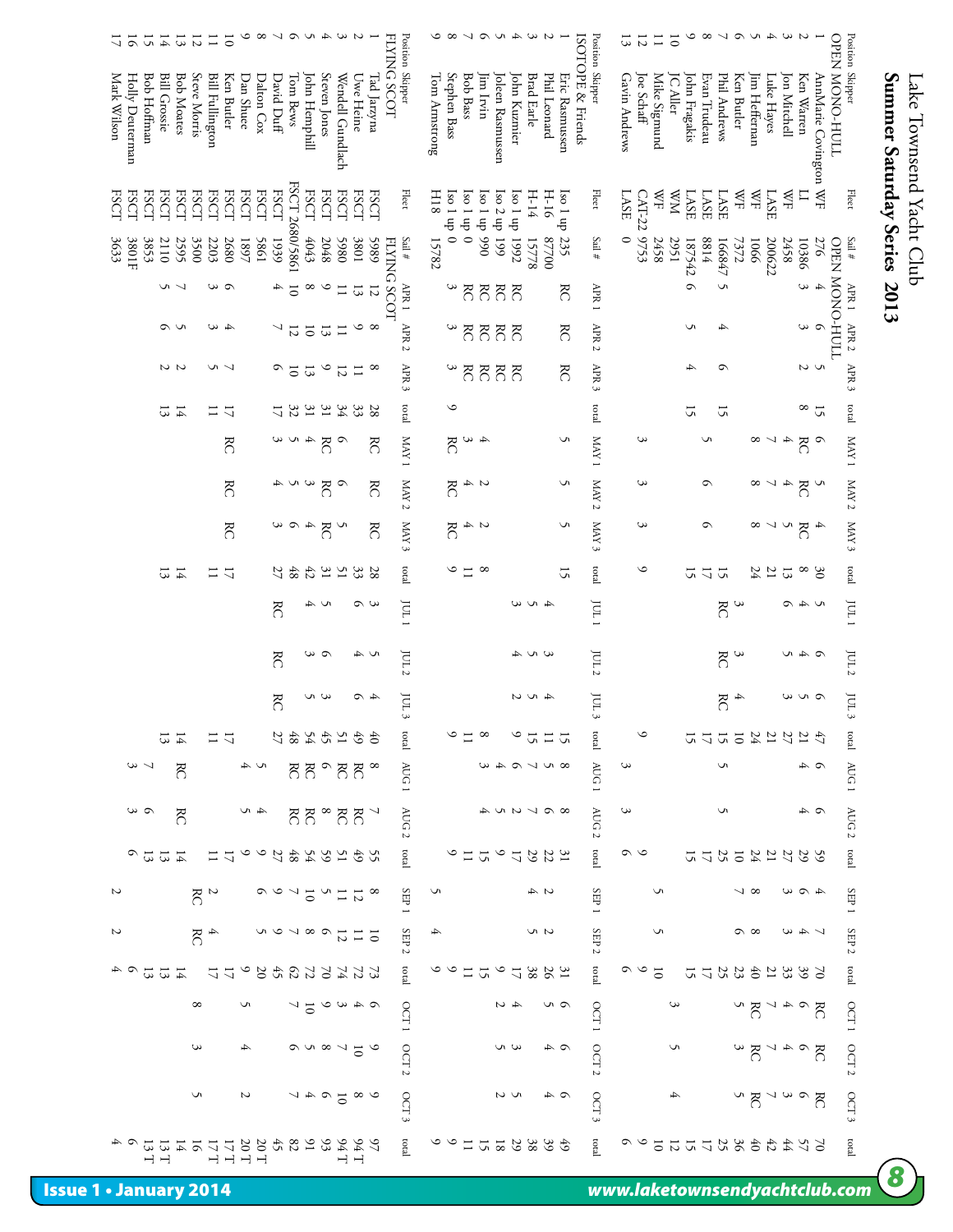# SAILBOATS FOR SAIL

**Buccaneer 18'** for sale. Craig Huey 303-884-4682 chueygman@yahoo.com Asking price is \$1325 with trailer, paddle, 2 hp Johnson outboard, and manuals, rigging guides.

**Great Scot for Sale.** Near minimum weight, new mast and centerboard. 2011 suite of MAD main and jib that have been sailed sparingly plus a suite of North's and 3 spinnakers, tapered spinnaker pole. Low aluminum trailer and North trailering/ mooring cover that comes down to the waterline has been used only when traveling. Race ready Scot \$10,500; excellent price with upgrades and extras. Dave "Sailordave" Batchelor, 919- 467-3512 Home 919-414-6809 cell.

**1975 Flying Scot Sailboat # 2680.** Comes complete with a 2009 Load Rite galvanized trailer, radical race package, one and half year old Mad racing sails, North spinnaker, covers for boat, mast, and rudder. This boat has everything racing wise that can be put on a Flying Scot. It has won several district championships as well as regional and club regattas. It is a very fast, solid, and competitive boat. It is ready to race. Please, no cruisers-this is a racing machine!! \$6900 Call 540-588-5794.

**1969 Douglas and McCloud** - Hull number 509. This original Highlander classic w/complete restoration is in mint condition. Trailer sanded and painted white w/red fenders; new tires and wheels. Aluminum mast, mahogany boom and rudder. Ship set includes 3 main sails, 2 jibs, 1 spinnaker, plus all rigging for racing. Boat hull and deck have 2 coats marine primer and 3 coats marine paint. Hull is original black w/red water stripe, deck is semi-gloss white. All deck rails and rub rails have been sanded and varnished. Teak seats and interior running teak have been sanded and teak oiled. Inside is the original gray and white splatter paint. W/sailors tailor-skirted mooring cover. *The Black Pearl* is in a Greensboro garage on trailer ready to go for \$4,500. David J. Schlosser, Sr., djschlosser@aol.com or (336) 316-0804.

**Flying Scot #2110** and equipment/accessories including 2 jibs, 1 tight, 1 loose; 2 mains; 1 spinnaker; master helper and Tailor Sailor cover. Rigged for racing. 2110 has a great pedigree, was raced by the Singletary family with 1 Governor's Cup win. Asking \$3500. Call 336 643-1730 or 336 580-7779 at a reasonable hour or e-mail.



Sturdy Nylon Burgees by Prestige Flag. Approx. size is 12.5" tall by 19" wide. \$20 each. *Contact Steve Morris at: samorris@triad.rr.com*

> Neck Chillers. One size fits all *(useful as a neck warmer, too)*. \$5 each.

*Contact Nancy Collins-Heine at: snaggleteeth@gmail.com*

Mayor' Cup T-shirts (limited sizes) \$15 This thing has a pocket, too! *Contact Nancy Collins-Heine at: snaggleteeth@gmail.com*

Halloween on The Townsend (HOT I & HOT II) T-shirts (limited sizes) \$20 2012 is long sleeve, 2013 is short sleeve tie-dye. **All proceeds go to Earlier.org** to help find an earlier breast cancer detection system! *Contact Jim Schwartz at: detroit091@aol.com*



# TEST DRIVE A WINNER

### Lasers Available

 Uwe Heine has a couple of Lasers available, if someone would like to sail them during an upcoming LTYC event. Give Uwe a call - with a few days' advance notice - 336 585-0951 • heineu@bellsouth.net.

### Flying Scot Available

 The Club has a Flying Scot available, if someone would like to sail it during an upcoming LTYC event. Give Alan a call - with a few days' advance notice - 530 263-3009 • alan@lakelevel.com.

### Windmills Available

 Alan Taylor has a couple of Windmills available, if someone would like to sail them during an upcoming LTYC event. Give Alan a call - with a few days' advance notice 530 263-3009 • alan@lakelevel.com. *9*

*back*